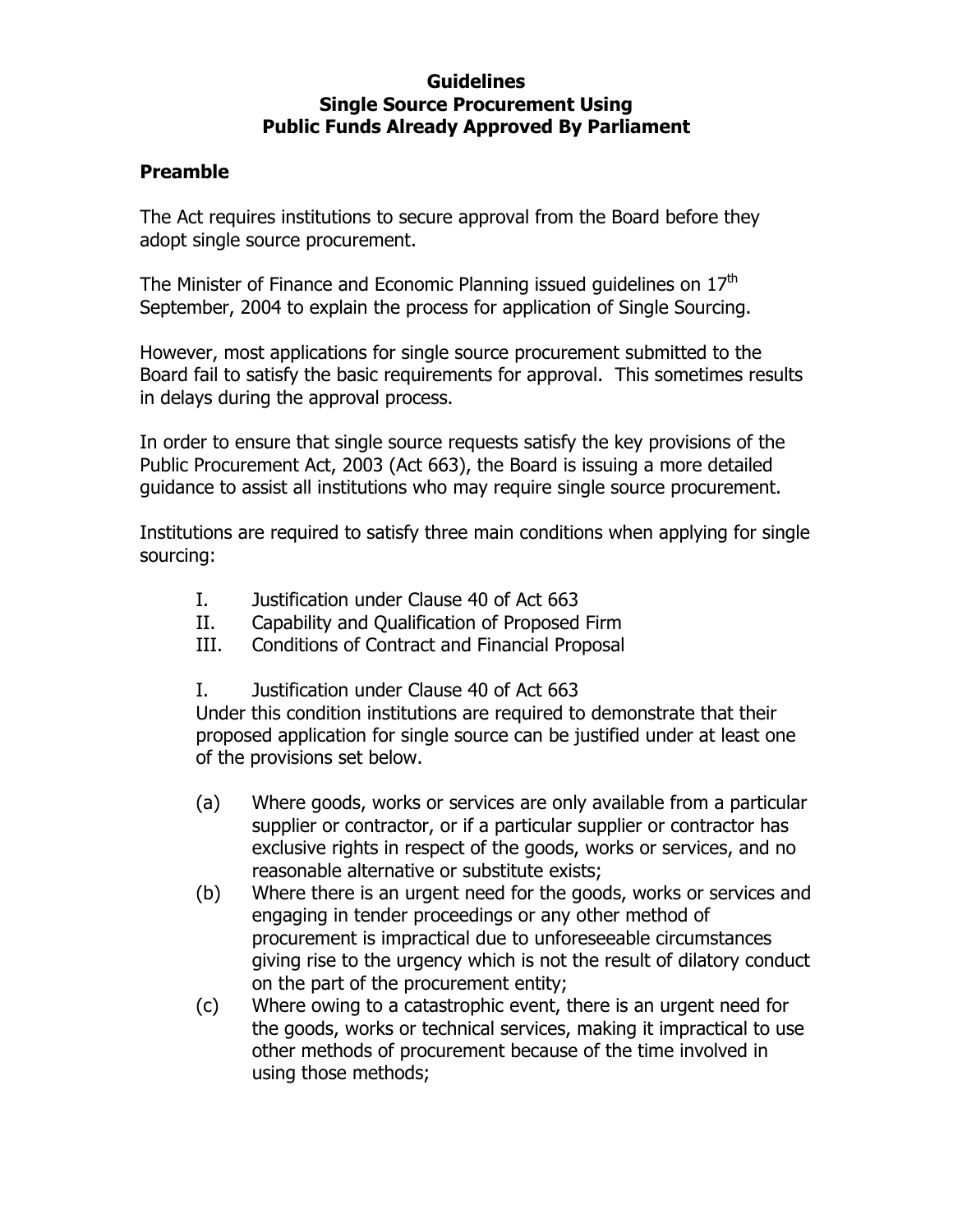- (d) Where a procurement entity which has procured goods, equipment, technology or services from a supplier or contractor, determines that
	- (i) Additional supplies need to be procured from that supplier or contractor because of standardization'
	- (ii) There is a need for compatibility with existing goods, equipment, technology or services, taking into account the effectiveness of the original procurement in meeting the needs of the procurement entity;
	- (iii) The limited size of the proposed procurement in relation to the original procurement provides justification;
- (e) Where the procurement entity seeks to enter into a contract with the supplier or contractor for research, experiment, study or development, except where the contract includes the production of goods in quantities to establish commercial viability or recover research and development costs; or
- (f) Where the procurement entity applies this Act for procurement that concerns national security, and determines that single-source procurement is the most appropriate method of procurement.
- (g) A procurement entity may engage in single-source procurement with the approval of the Board after public notice and time for comment where procurement from a particular supplier or contractor is necessary in order to promote a policy specified in section 59(4) $(c)$ ,  $(d)$  or 69(2)  $(c)$  (i), and procurement from another supplier or contractor cannot promote that policy.
- II. Capability and Qualification of Proposed Firm Institutions shall provide detailed information and demonstrate that the proposed supplier, consultant, or contractor possesses the required experience and capability to carry out the work. Evidence should include:
	- a. name of the proposed firm
	- b. professional and technical qualifications and competence;
	- c. financial resources;
	- d. equipment and other physical facilities;
	- e. managerial capability, reliability, experience in the procurement object and reputation; and
	- f. the personnel to perform the procurement contract;
	- g. have the legal capacity to enter the contract;
	- h. be solvent, not be in receivership, bankrupt or in the process of being wound up, not have its business activities suspended and not be the subject of legal proceedings that would materially affect its capacity to enter into a contract;